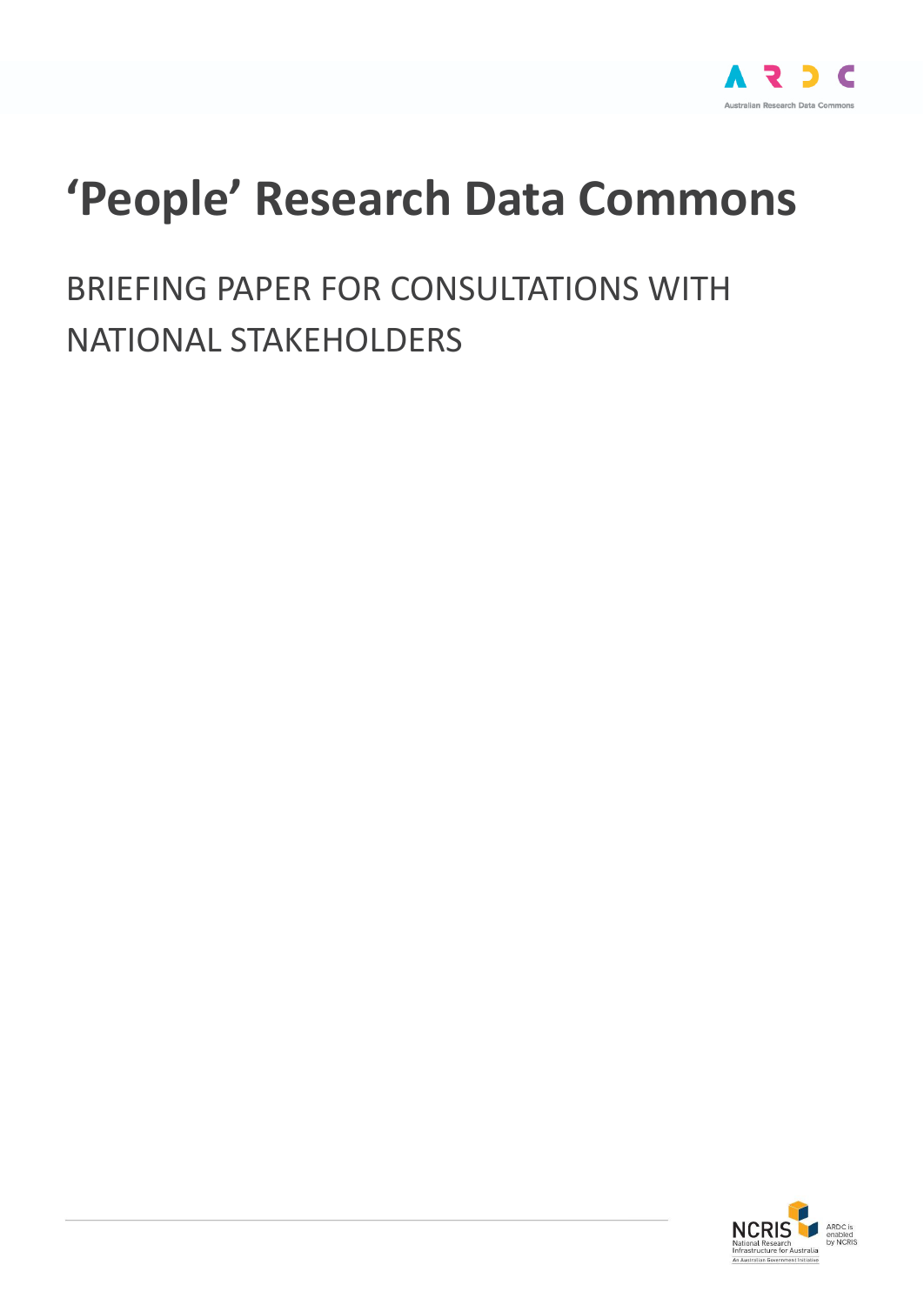

## <span id="page-1-0"></span>**CONTENTS**

| <b>CONTENTS</b><br><b>EXECUTIVE SUMMARY</b><br><b>BACKGROUND</b><br><b>DESIGNING THE THEMATIC RDC</b><br>PEOPLE RDC - IDENTIFICATION OF CHALLENGE AREAS |  |                                                                           |  |
|---------------------------------------------------------------------------------------------------------------------------------------------------------|--|---------------------------------------------------------------------------|--|
|                                                                                                                                                         |  | PEOPLE RDC - ADDRESSING THE DATA CHALLENGES                               |  |
|                                                                                                                                                         |  | <b>APPENDIX</b>                                                           |  |
|                                                                                                                                                         |  | People RDC national priority areas and health research funding priorities |  |

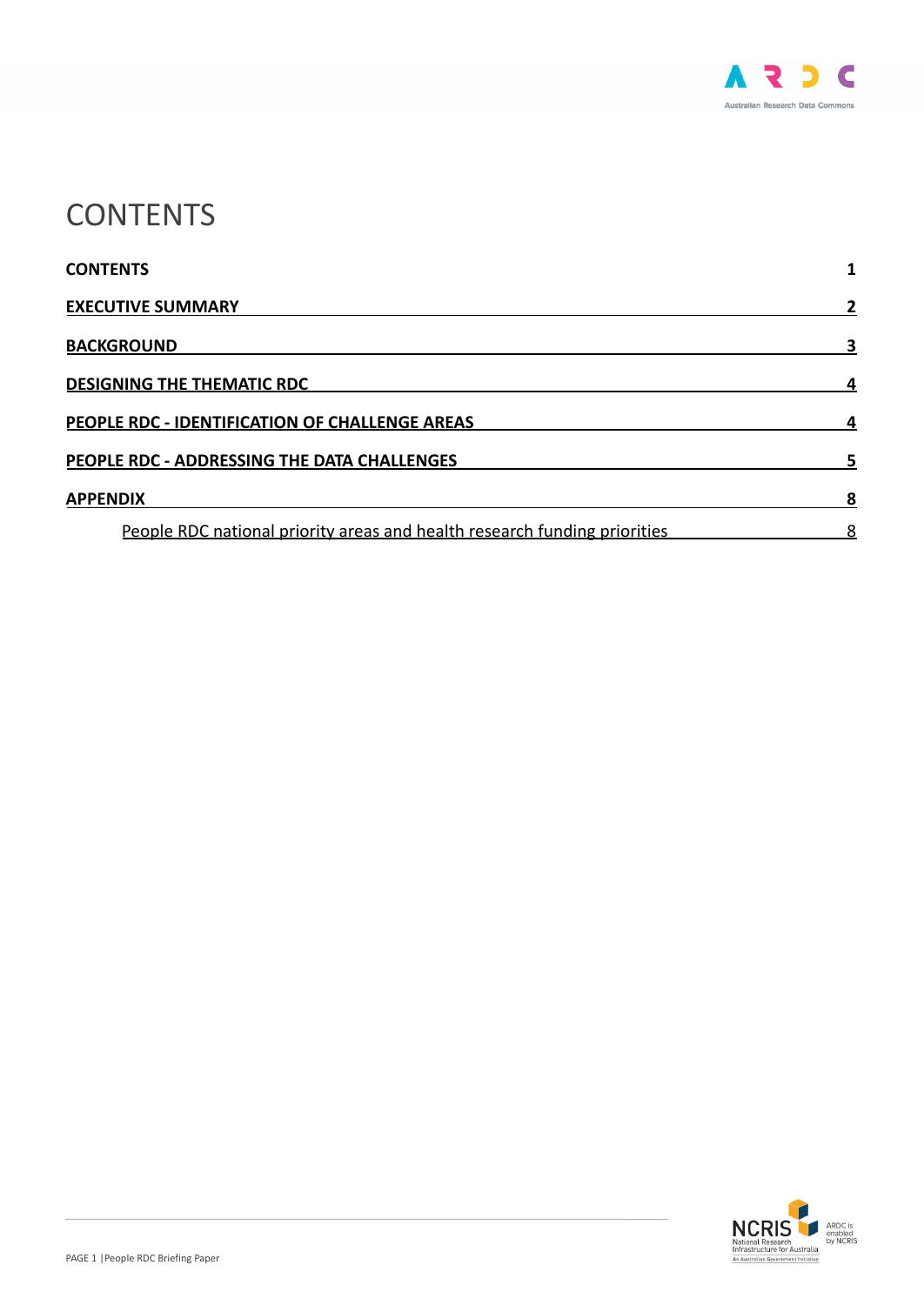

### <span id="page-2-0"></span>EXECUTIVE SUMMARY

The ARDC is developing a suite of Thematic Research Data Commons<sup>1</sup> (Thematic RDCs) that scale up digital research infrastructure to meet Australia's future research needs, with two initial pilot Thematic RDCs being established in the 2022-23 financial year. The People Research Data Commons or People RDC is the first of the pilot Thematic RDCs and it will focus on health and biomedical research.

Health research is a national priority area, with the National Research Infrastructure Roadmap including 'Medical Products' as a priority area, and significant research funding across academia and industry applied to medical and health sciences. The People RDC is a vehicle for the ARDC and our national partners to collaboratively develop and deliver sustainable digital research infrastructure on a national scale in a strategic and comprehensive manner.

The ARDC is taking a conceptual model of a Thematic RDC and extending it to detailed models for the People RDC through stakeholder consultations.

This paper provides an overview of the People RDC. It outlines the conceptual model and proposes key data challenges that could be addressed by the People RDC to meet the needs of the national health research community. It sets the context for the consultation process that will examine the data challenges and the priorities to enable the development of an implementation plan for the People RDC.

Note: In the context of the pilot Thematic RDCs, People RDC is a working title for the purpose of this paper and the consultations.



*<sup>1</sup> https://ardc.edu.au/news/designed-for-the-future-thematic-research-data-commons/*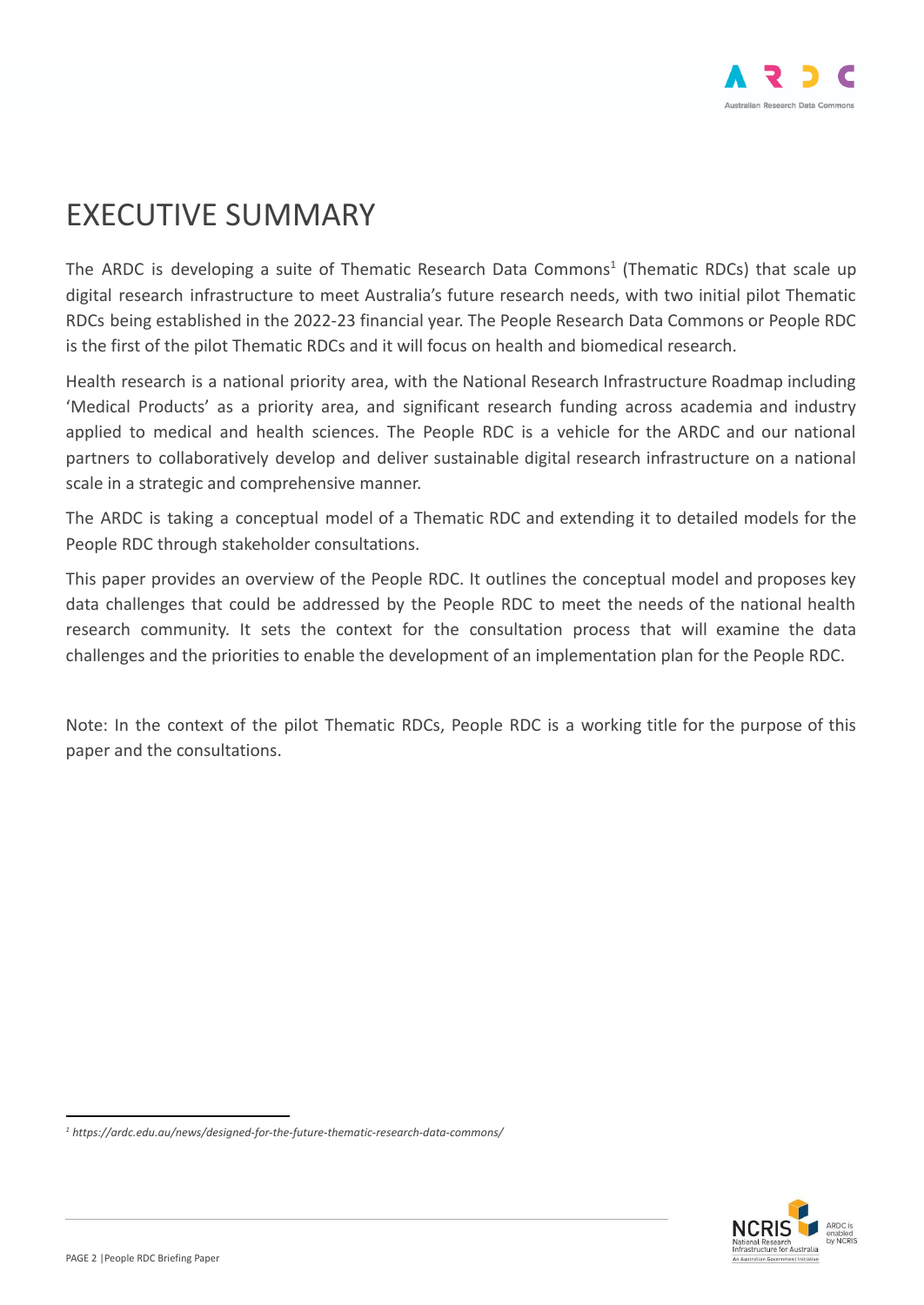

### <span id="page-3-0"></span>BACKGROUND

A Thematic RDC brings together closely aligned research domains, industry and government to establish and maintain fit-for-purpose data assets, best practices and digital research infrastructure in order to drive increased excellence, resilience, optimisation and agility in research and research translation for societal benefits and commercial opportunities.



*Figure 1: Thematic RDCs drive cross-sector convergence in knowledge infrastructure to support research*

The Thematic RDC model will build on the collective capabilities of ARDC, NCRIS, institutional partners and research communities to deliver data assets, digital infrastructure (like storage, compute, services, tools and platforms), data practices, standards and protocols, and data and digital expertise. Importantly, researchers whose research field falls outside the Thematic RDC areas will still have access to underpinning capabilities (Figure 1).

The ARDC is establishing two pilot Thematic RDCs in the 2022-23 financial year with \$15.8 million from the 2020 Research Infrastructure Investment Plan to start the pilots. The pilot themes are 'People', which has a focus on 'Health', and 'Planet' which covers 'Environment and Agriculture'.

'People' and 'Planet' are working titles for the pilot Thematic RDCs for the purpose of this paper.

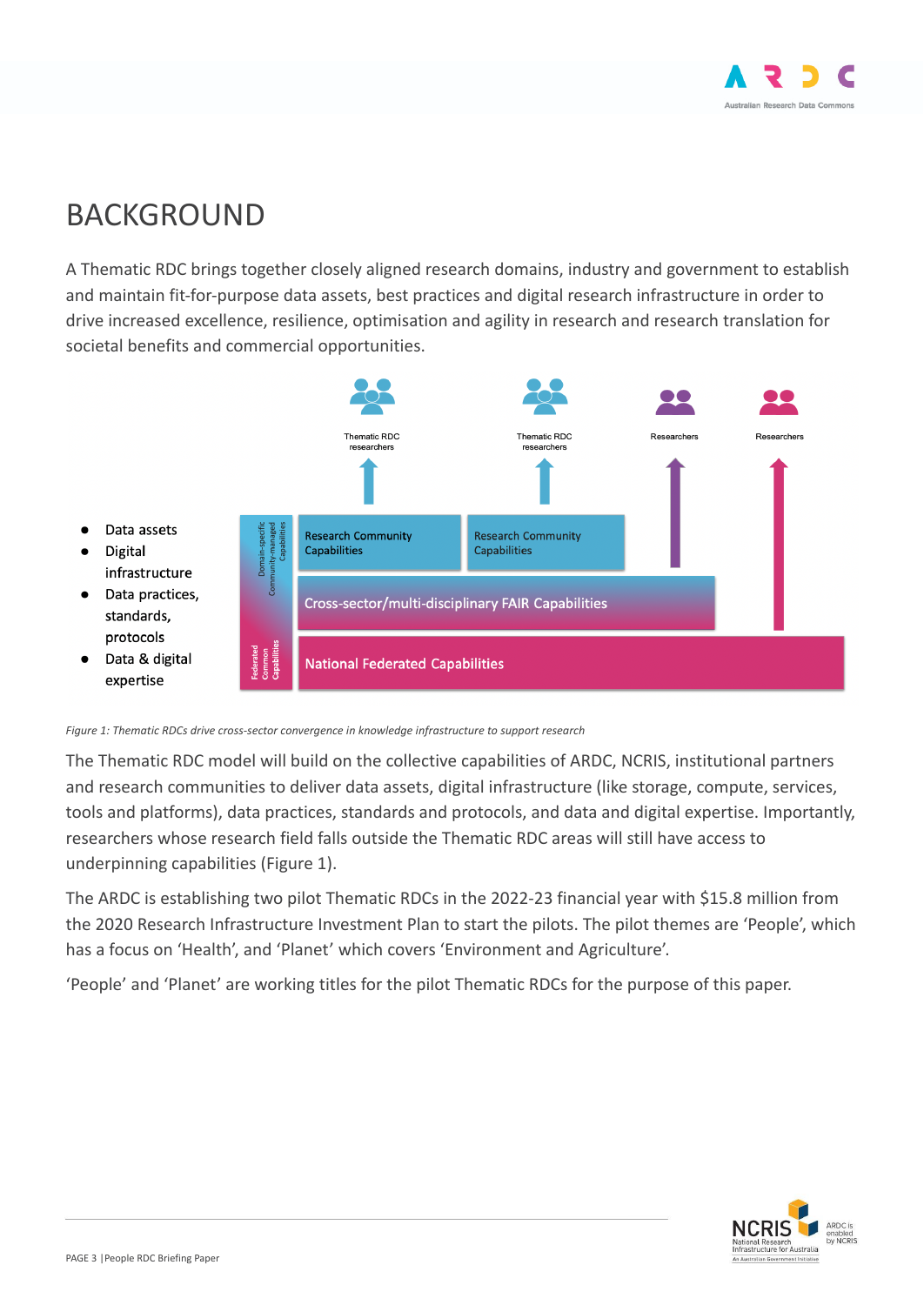

# <span id="page-4-0"></span>DESIGNING THE THEMATIC RDC

The ARDC's nationally focused capabilities in the four portfolios of 'People & Policy', 'Platforms & Software', 'Data & Services' and 'Storage & Compute' that strengthen and support the broader system will focus on identified national challenges and opportunities in the pilot thematic areas of 'Health' and 'Environment & Agriculture' to drive best practice in the creation, analysis and retention of high-quality data assets.

#### **Conceptual Model of a Thematic RDC**

Conceptually, the key components of the delivery model for a Thematic RDC are:

- **Expertise** deep knowledge base within the ARDC team related to data, the research data lifecycle and digital research infrastructure
- **National or Federated Services & Infrastructure** - enduring and underpinning capabilities backed by the ARDC's long-term commitment
- **Projects** activities that will be undertaken in partnership with national stakeholders to develop new digital research infrastructure *Figure 2: Thematic RDC Conceptual Model*





**Governance** - program governance to ensure the alignment of the Thematic RDC with national priorities and the digital research infrastructure needs of stakeholders across research, government and industry.

### <span id="page-4-1"></span>PEOPLE RDC - IDENTIFICATION OF CHALLENGE AREAS

#### **How do we know what researchers need for data driven health research?**

Analysis of the national priority areas and the research funding priorities related to health research has highlighted potential areas of focus<sup>2</sup>. Further, the [Learning Health System Framework](https://www.ncbi.nlm.nih.gov/pmc/articles/PMC8580135/)<sup>3</sup> developed by the



 $2$  [Appendix](#page-8-0): National priority areas and health research funding priorities

<sup>3</sup> https://www.ncbi.nlm.nih.gov/pmc/articles/PMC8580135/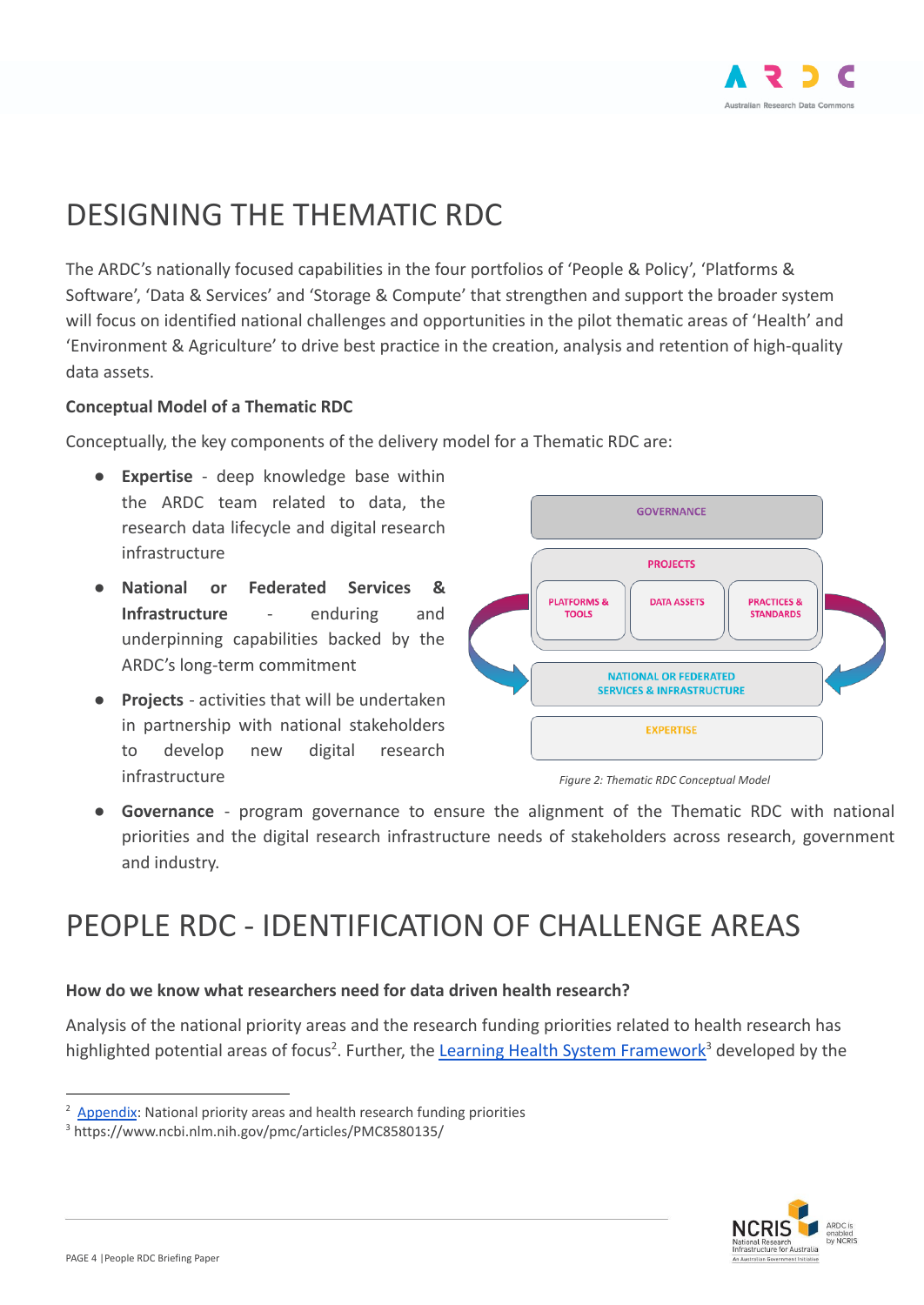

Academic Health Research Translation Centres identifies key data and information systems needed to underpin evidence-based health research and translation. The 'Data and Information Systems' requirements outlined in the framework that directly influence the national digital research infrastructure capabilities are:

- Quality, harmonised data from health care and other sources, including patient reported experience and outcome measures
- Compliance with 5 Safes, FAIR data principles and legislative and privacy requirements
- Governance, data sharing, linkage, analysis and interpretation
- Big data analytics, machine learning
- Technology and infrastructure

By investigating these digital research infrastructure requirements and assessing the breadth of projects being currently supported by the ARDC, we can map a pathway to the digital research capabilities that can be delivered by the People RDC.

Many of the data challenges in health research arise from the sensitive nature of health data and jurisdictional and regulatory requirements that lead to a heterogenous digital infrastructure ecosystem. This is manifested in the following data challenges:

- Data discovery across distributed national data assets
- Data collaboration challenges across diverse data sharing and analysis environments
- Application of advanced analytics over distributed data assets
- Data linkage at scale for research and research translation

The ability to deliver consistent practices, technical interoperability and common standards across this diversity will be a defining feature of the People RDC.

These requirements mean that the ARDC is uniquely positioned to deliver the optimal solutions.

# <span id="page-5-0"></span>PEOPLE RDC - ADDRESSING THE DATA CHALLENGES

Four challenge areas for the People RDC have been identified:

- Provide **federated data discovery** across distributed national data assets
- Support **federated data sharing and analysis** to enable collaborations across diverse environments

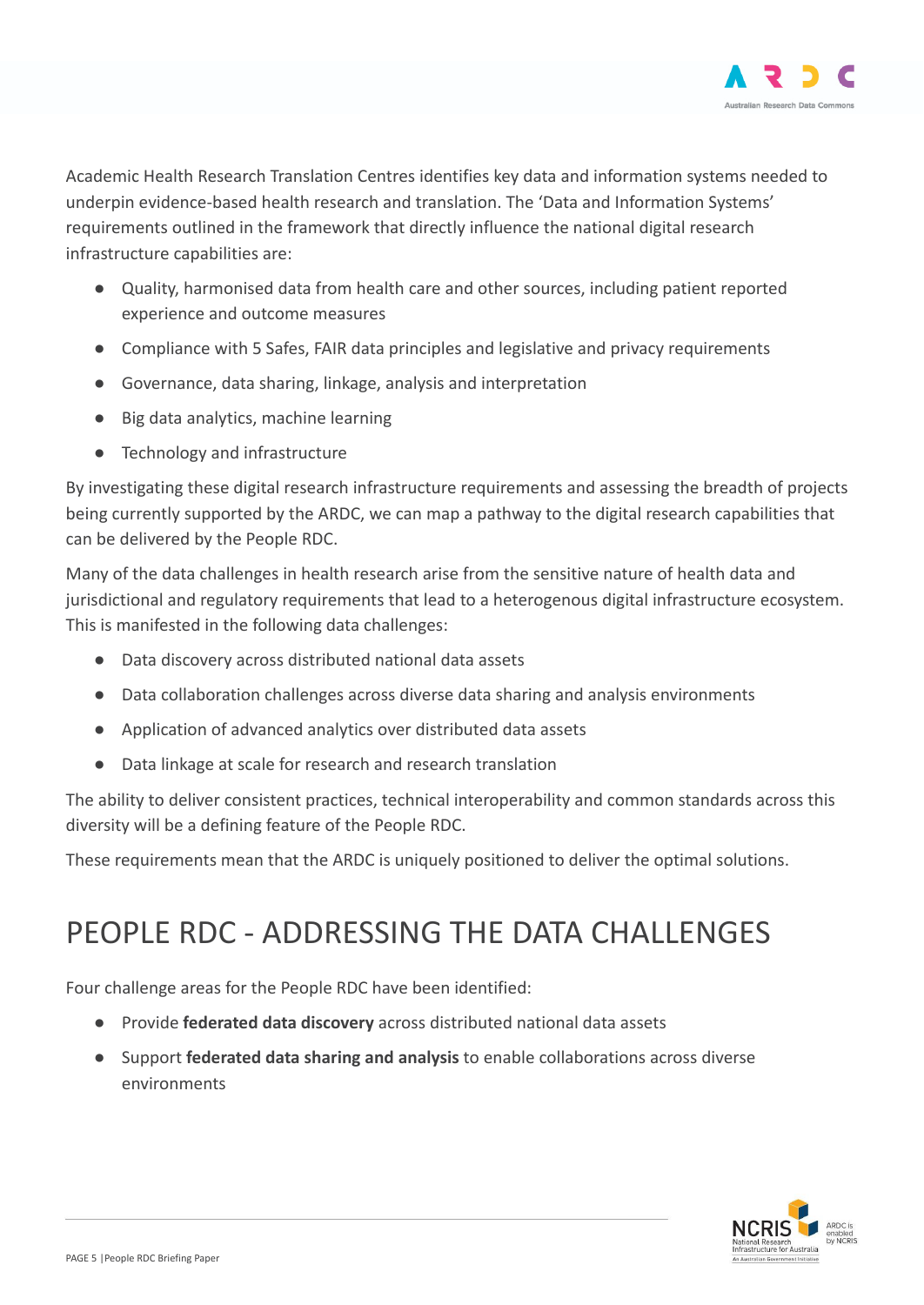

- Facilitate **federated analytics for distributed data**
- Accelerate **federated data linkage** to deliver data linkage at scale for research and research translation

The data challenges in the People RDC arise from the diversity across the national health research data ecosystem, ranging from multiple data modalities and data sources through to the cross-sector research data stakeholders, their data requirements and infrastructure for data collaborations.

The following challenges and solutions will be interrogated during the consultation process.

#### **Federated data discovery**

**Challenge**: Enable researchers to find national data assets for reuse outside the initial research/operational activity that created them.

Health research has a rich data ecosystem with national data assets distributed across the government, research and health service sectors. Some examples of these datasets are:

- ➢ Federal: Medical Benefits Schedule (MBS) and Pharmaceutical Benefits Scheme (PBS) data from AIHW; and the Multi-Agency Data Integration Project (MADIP) data from ABS
- $\triangleright$  State: linked administrative and health data like Admitted Patient data and Ambulance data
- $\triangleright$  Research: data from clinical trials, cohort studies and clinical quality registries
- $\triangleright$  Health Services: data from hospital electronic medical records (EMR)

The challenge for potential users of these national data assets, like researchers or industry members, is identifying what data is available, where it is located and how it can be accessed.

**Proposed solution**: Implement collection of metadata from sensitive data collections across diverse national data sources and institutional data repositories in order to populate a discovery service.

#### **Federated data sharing and analysis**

**Challenge**: Enable access and sharing of data extracts from distributed sensitive data collections for national scale data collaborations and analysis; and facilitate researchers and data requesters to work securely within their own institutions.

Data custodians and their organisations typically operate bespoke secure environments for data analysis that enable researchers, collaborators and data requesters to analyse data while ensuring that their national data assets are protected. These institutional secure environments focus on protecting data, but they also lead to data silos that constrain national scale cross-sector, cross-jurisdiction or

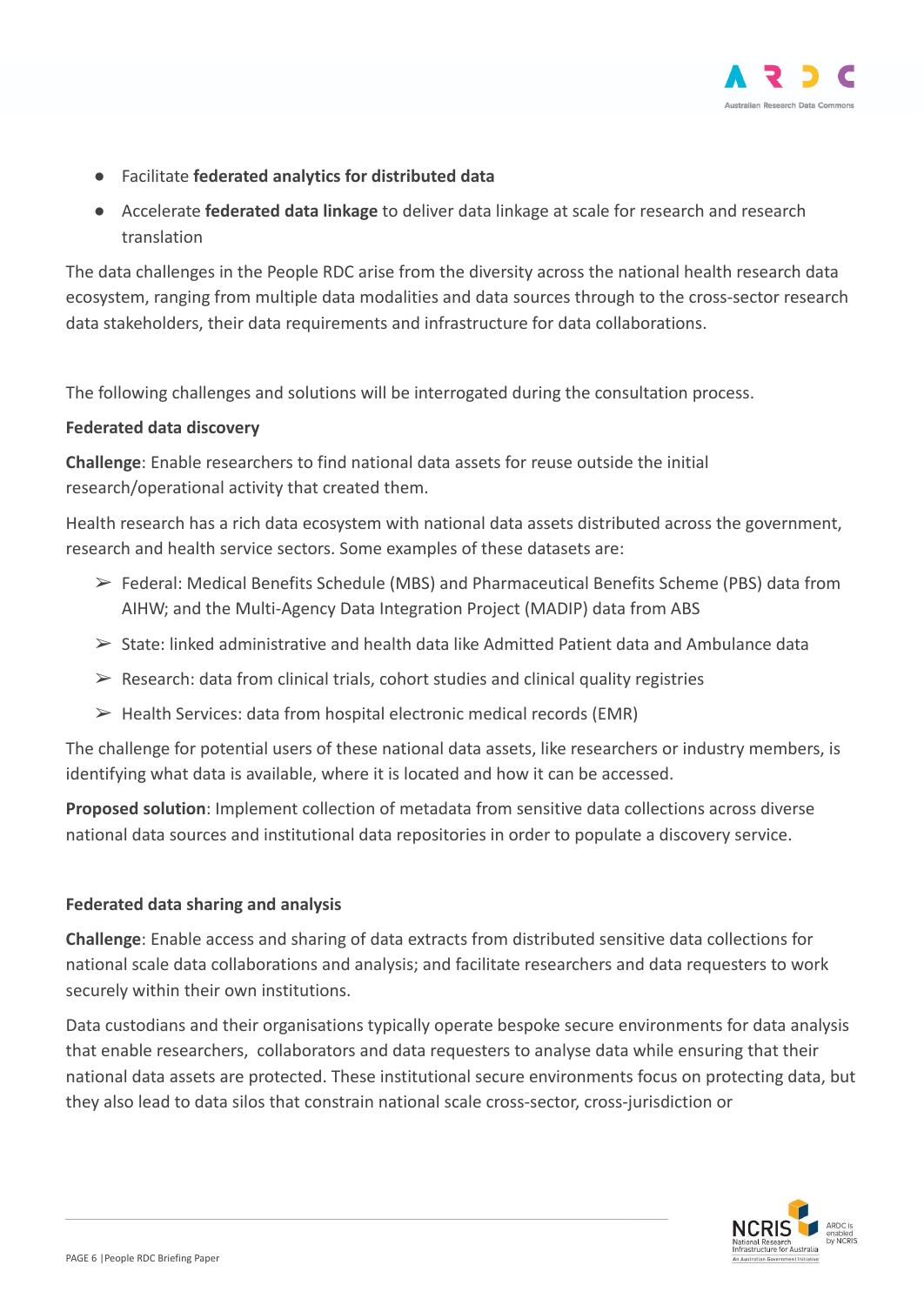

multidisciplinary data collaborations. When research or research translation requires the aggregation of data from multiple data sources, then it is challenging to work across diverse institutional secure environments.

Additionally from a data requester perspective, enabling researchers and data requesters to analyse shared data extracts within their own institutional secure analysis environment, while maintaining the data governance oversight of the data custodian, removes the need for access to analysis platforms at other institutions.

**Proposed solution**: Implement interoperability between institutional secure data analysis platforms. This includes privacy-preserving technical interoperability across secure analysis platforms as well as seamless data governance across these platforms to ensure that data remains protected and under the full control of the data custodian at all times.

#### **Federated analytics for distributed data**

**Challenge**: Facilitate the application of advanced analytics techniques like machine learning when national sensitive data collections are managed across disparate institutional secure data repositories, with challenges around data heterogeneity, quality and integration

For example - in the case of federated machine learning, the machine learning model is taken to the data rather than bringing data to the machine learning model. This provides a mechanism to train machine learning models on each of the distributed datasets without having to collate all the data in a central repository.

**Proposed solution**: Where data integration is not feasible, evolve frameworks, best practices, tools and expertise for distributed analytics underpinned by fit-for-purpose digital research infrastructure.

#### **Federated data linkage**

**Challenge**: Accelerating and scaling federated data linkage capabilities to meet research demand

Data linkage brings together data from different sources relating to the same individual or event.

Australia has world-leading, NCRIS funded, data linkage capabilities which enable a wide range of data to be linked within and across jurisdictions. This national data linkage infrastructure is used to link population level administrative data e.g. hospital admissions, Pharmaceutical Benefits Scheme as well as to link research data to state/territory and Australian Government administrative data.

**Proposed solution**: Building on existing national data linkage infrastructure, propagate and develop frameworks, best practices, tools and expertise to scale up data linkage capabilities nationally, while ensuring the highest standards of privacy, security and quality.

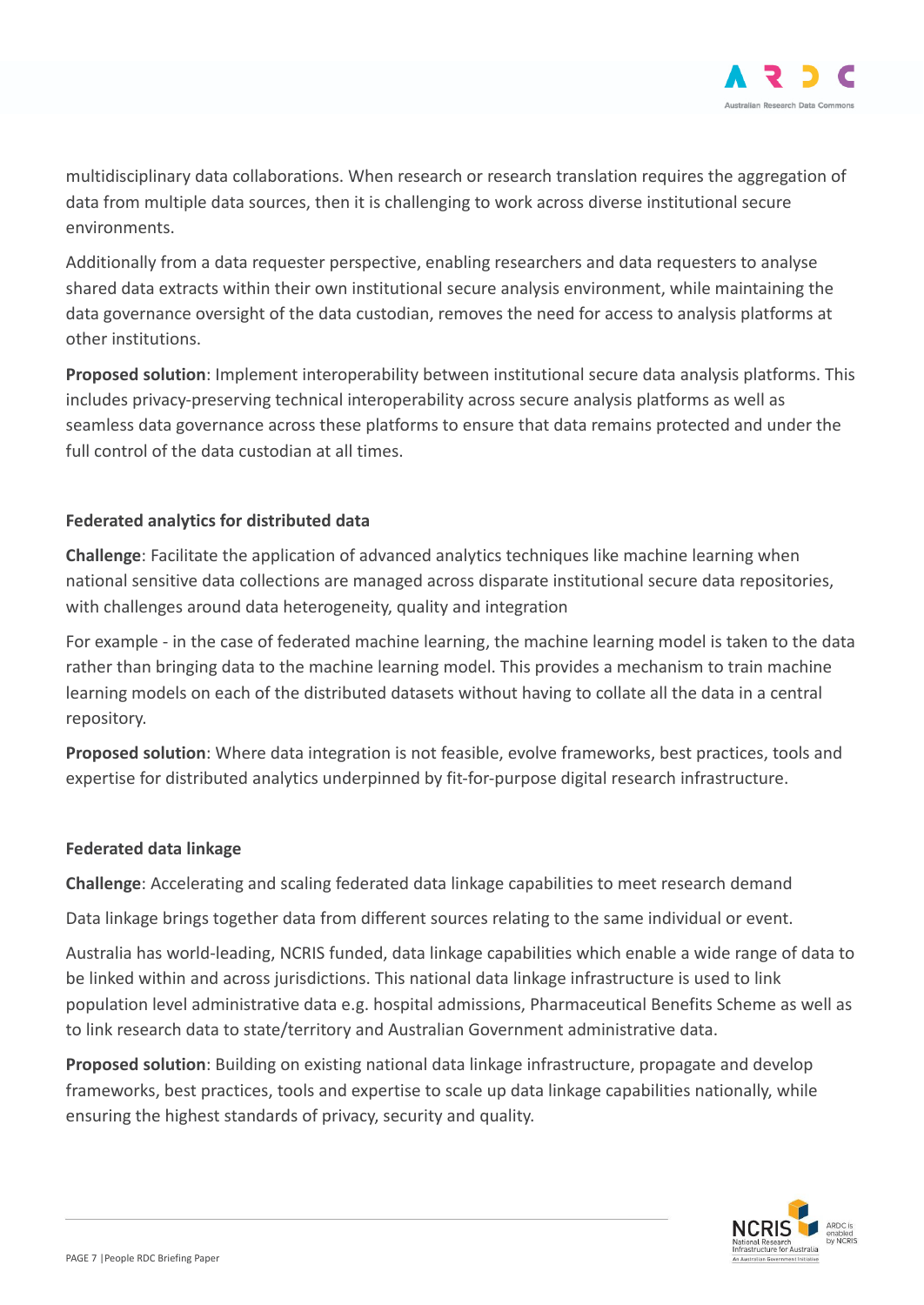

# <span id="page-8-0"></span>APPENDIX

#### <span id="page-8-1"></span>**People RDC national priority areas and health research funding priorities**

#### **National priority areas**

The national priorities related to health research and supporting infrastructure are addressed in the following national strategies:

- [2021 National Research Infrastructure Roadmap Exposure Draft](https://www.dese.gov.au/national-research-infrastructure/resources/2021-national-research-infrastructure-roadmap-exposure-draft)<sup>4</sup>
- [National Medical Research & Innovation Strategy](https://www.health.gov.au/sites/default/files/documents/2021/11/australian-medical-research-and-innovation-strategy-2021-2026.pdf)<sup>5</sup>
- [National Science & Research Priorities](https://www.industry.gov.au/sites/default/files/2018-10/science_and_research_priorities_2015.pdf?acsf_files_redirect)<sup>6</sup>
- [National Climate Resilience & Adaptation Strategy](https://www.awe.gov.au/sites/default/files/documents/national-climate-resilience-and-adaptation-strategy.pdf)<sup>7</sup>
- [Blueprint for Critical Technologies](https://www.pmc.gov.au/sites/default/files/publications/ctpco-blueprint-critical-technology.pdf)<sup>8</sup> and The Action [Plan for Critical Technologies](https://www.pmc.gov.au/sites/default/files/publications/ctpco-action-plan-for-critical-technology-amalgamated.pdf)<sup>9</sup>

Looking across these high-level strategic documents, a number of areas of focus can be identified. These are summarised below:

- Development of biologics and medical devices
- Pre-clinical and clinical research
- Diverse national health datasets and integrated digital platforms
- Enabling research and research translation to support better models of health care and services for all sections of the community
- Cutting-edge treatments with genomics and genetic engineering

#### **Health research funding priorities**

National health research is largely funded through NHMRC and MRFF.

<sup>9</sup> https://www.pmc.gov.au/sites/default/files/publications/ctpco-action-plan-for-critical-technology-amalgamated.pdf



<sup>4</sup> https://www.dese.gov.au/national-research-infrastructure/resources/2021-national-research-infrastructure-roadmap-exposure-draft

<sup>5</sup> https://www.health.gov.au/sites/default/files/documents/2021/11/australian-medical-research-and-innovation-strategy-2021-2026.pdf

<sup>6</sup> https://www.industry.gov.au/sites/default/files/2018-10/science\_and\_research\_priorities\_2015.pdf?acsf\_files\_redirect

<sup>7</sup> https://www.awe.gov.au/sites/default/files/documents/national-climate-resilience-and-adaptation-strategy.pdf

<sup>8</sup> https://www.pmc.gov.au/sites/default/files/publications/ctpco-blueprint-critical-technology.pdf